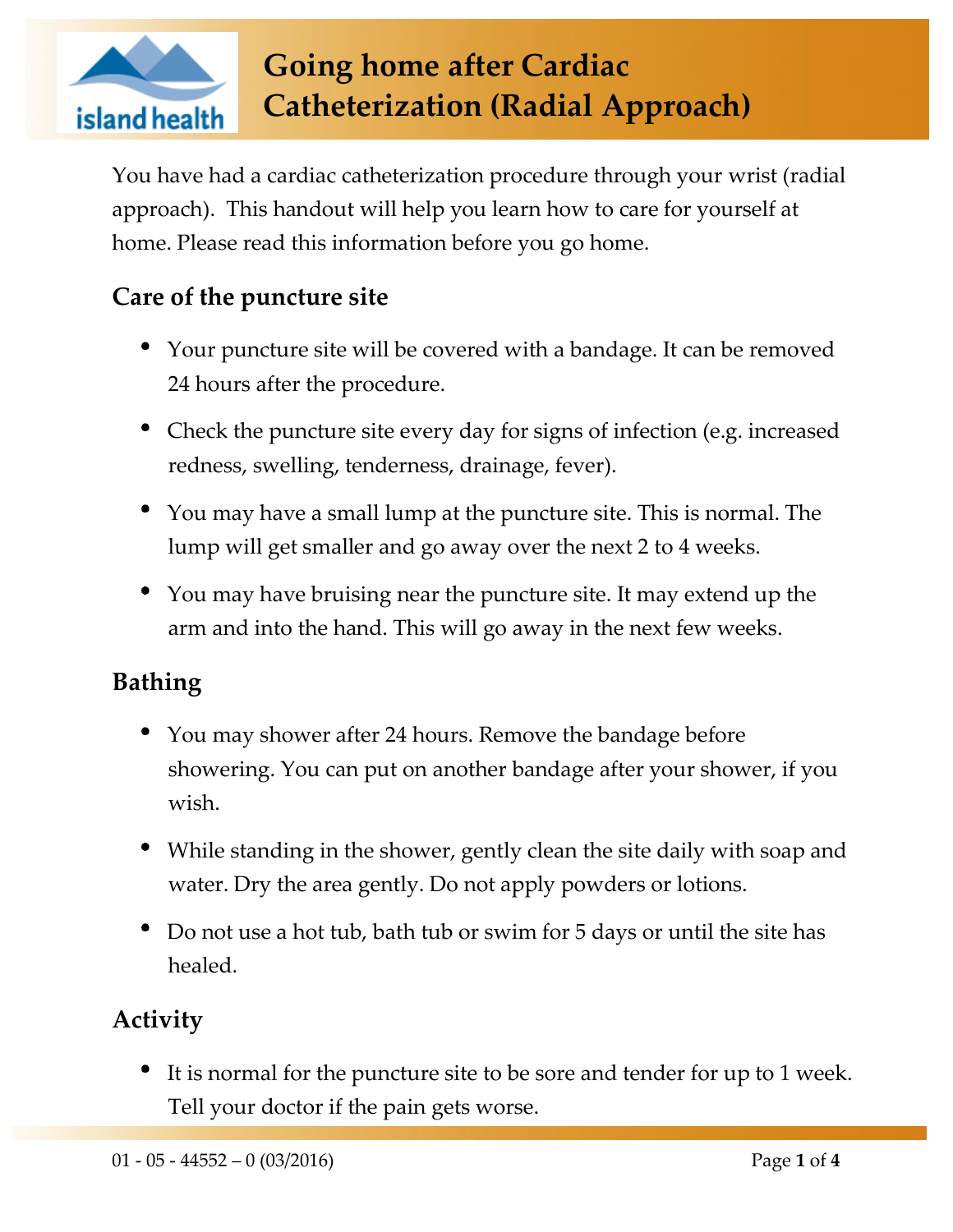- You can go for easy walks unless your doctor has told you not to.
- Avoid repetitive movements such as typing, computer work, knitting or wringing clothes for 24 hours.
- You may resume sexual activity in 3 days.
- For 4 days after or until the site heals:
	- Rest with your forearm and hand supported on a pillow.
	- Keep your arm above waist level. Avoid dangling your arm.
	- Avoid pushing, pulling or lifting anything over 10 pounds (4.5 kilograms.
- Avoid strenuous exercise such as running, cycling or swimming for 1 week.
- You may drive after 2 days unless you have had a recent heart attack. If so, ask your cardiologist (heart doctor) when you can drive.
- Ask your heart doctor when you can go back to work. It will depend on if you have had a recent heart attack or if you have a physical job.

**If you had medication to calm you (sedation) during your procedure,** you may be considered impaired for up to 24 hours after. You should plan **not to**:

- Make important decisions or sign documents
- Work with machinery
- Travel alone by public transport e.g. bus, taxi
- Drink alcohol, take sleeping pills or anti-anxiety medication
- Be responsible for the care of another person e.g. baby, small child, person in poor health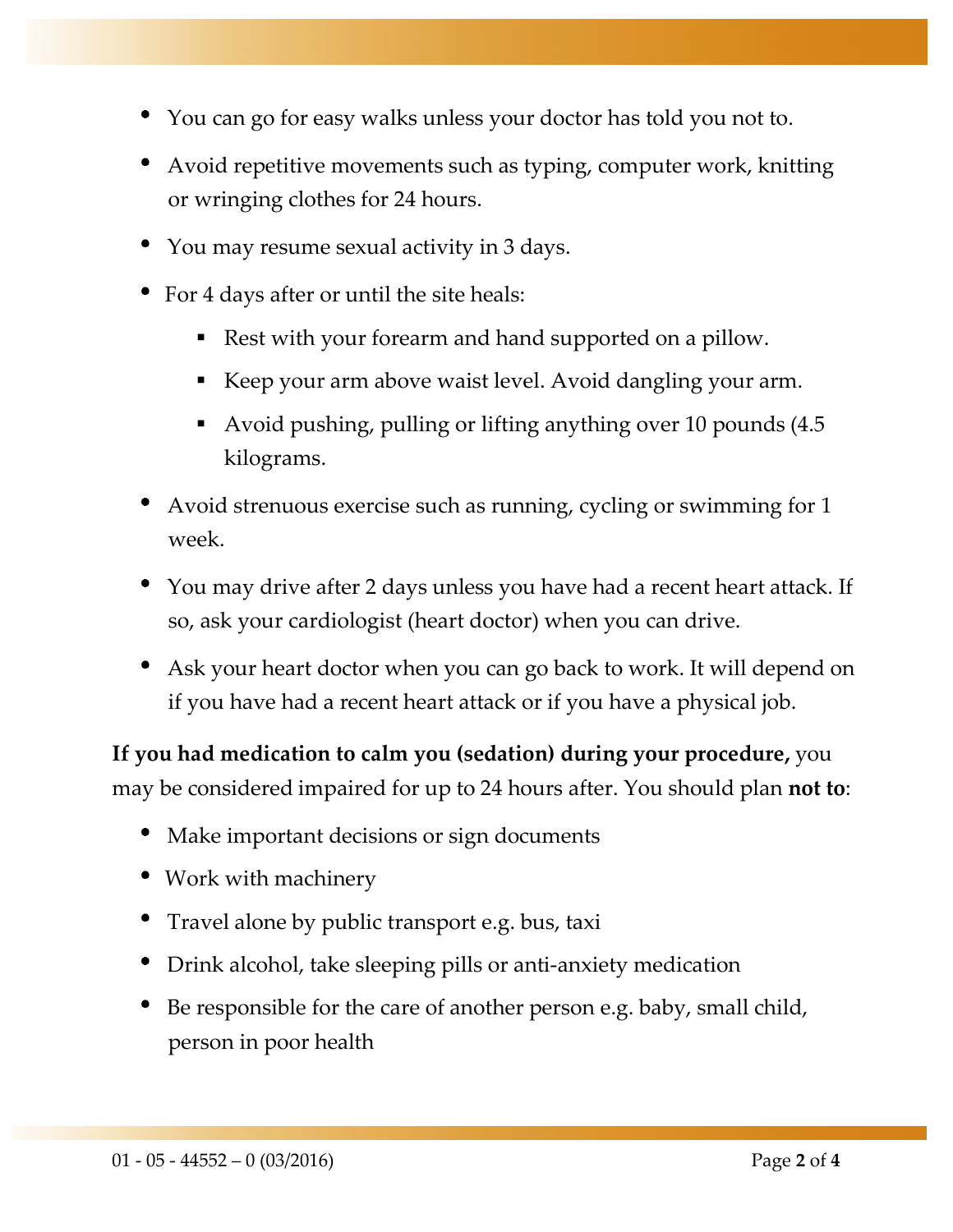#### **Your medications**

- If your wrist aches, take acetaminophen (Tylenol® or Tylenol® products) as needed and as per directions on the label.
- Restart all your usual medications unless your doctor tells you not to.
- Fill any new prescriptions and follow directions.

### **Call 911 if you have:**

 Bleeding from the puncture site that you cannot stop by doing the following:

Relax and sit down right away. Keep your wrist straight and apply firm pressure to the site using your fingers and a gauze pad. Keep the pressure on for 20 minutes. Continue this until the bleeding stops. This may take awhile. When bleeding stops, cover the site with a bandage and keep your wrist and arm still for at least 2 hours.

### **What to do about chest pain:**

- You may have some chest discomfort after your procedure. This is not uncommon and can be related to the procedure. It usually passes within 24 hours.
- Chest discomfort should go away with rest and nitroglycerine spray. Use 1 spray every 5 minutes until the discomfort is gone or until you have taken 3 sprays. **Do not take more than 3 sprays in 15 minutes.** If chest discomfort is **not relieved with 3 sprays** of nitroglycerine in 15 minutes, call 911.
- Be sure to tell your cardiologist/specialist if you have frequent episodes of chest discomfort that gets better with nitroglycerine spray.